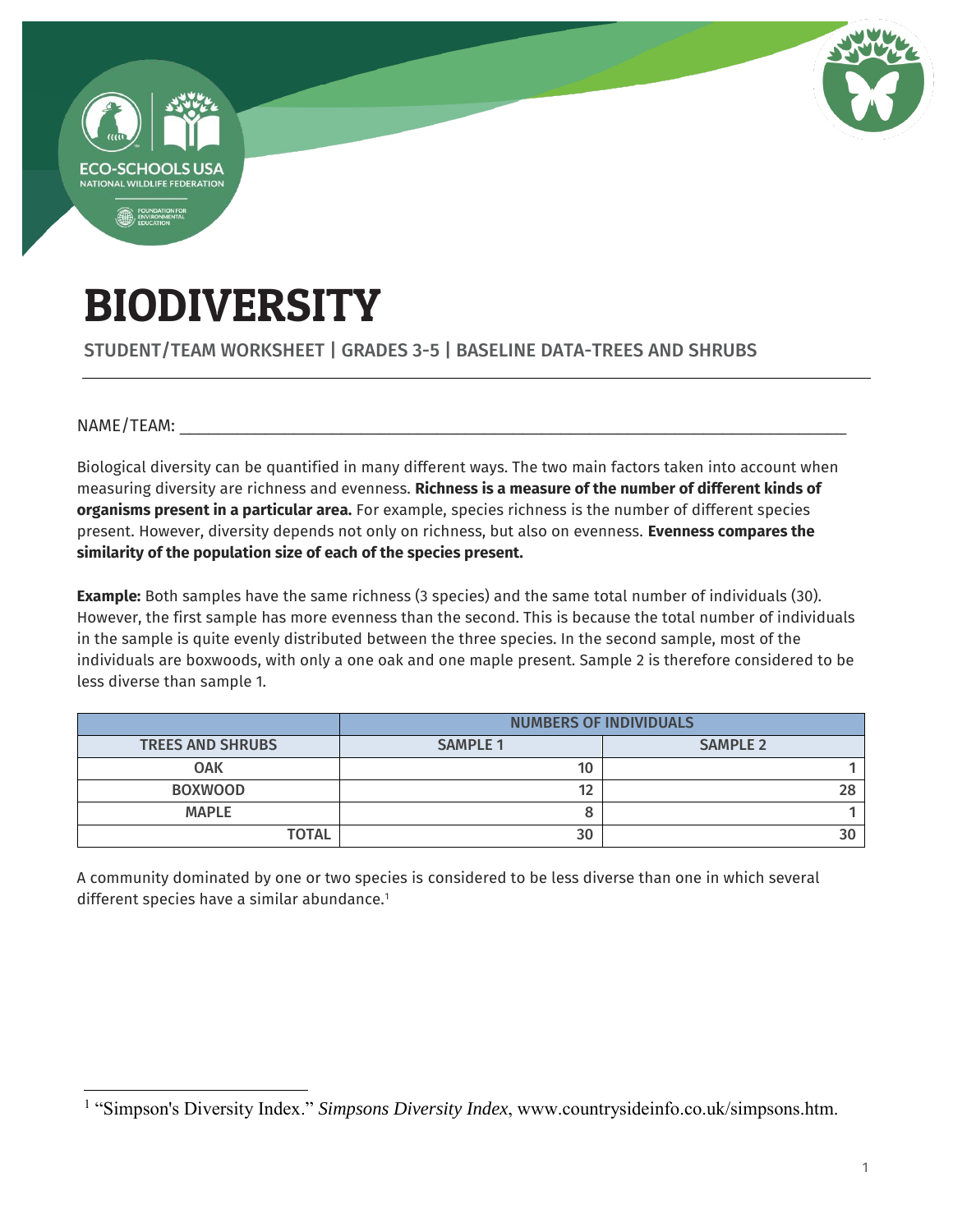





The team needs to observe the entire space. Slowly look up, down and all around the observation area, including the ground.

Use the iNaturalist SEEK app or Google Lens app, local field guides and/or local experts to provide identification assistance. If the name of the tree or shrub cannot be found, enter a description.

| 1.<br><b>CATEGORY</b><br>(TREE OR SHRUB) | <b>NAME OR DESCRIPTION</b> | <b>QUANTITY</b> | <b>ALIVE</b> | DEAD | HOLLOW |
|------------------------------------------|----------------------------|-----------------|--------------|------|--------|
| <b>EXAMPLE. TREE</b>                     | <b>DESERT WILLOW</b>       | $\mathbf{3}$    | $\mathbf{3}$ |      |        |
|                                          |                            |                 |              |      |        |
|                                          |                            |                 |              |      |        |
|                                          |                            |                 |              |      |        |
|                                          |                            |                 |              |      |        |
|                                          |                            |                 |              |      |        |
|                                          |                            |                 |              |      |        |
|                                          |                            |                 |              |      |        |
|                                          |                            |                 |              |      |        |
| <b>TOTALS</b>                            |                            |                 |              |      |        |

2. Total number of trees and shrubs within the inventory site.

#### 3. **Richness**

**Number of different** tree and shrub types. \_\_\_\_\_

#### 4. **Evenness**

Number of each tree and shrub type. For example: 5 oaks, 2 fruitless mulberries and 2 butterfly bush.